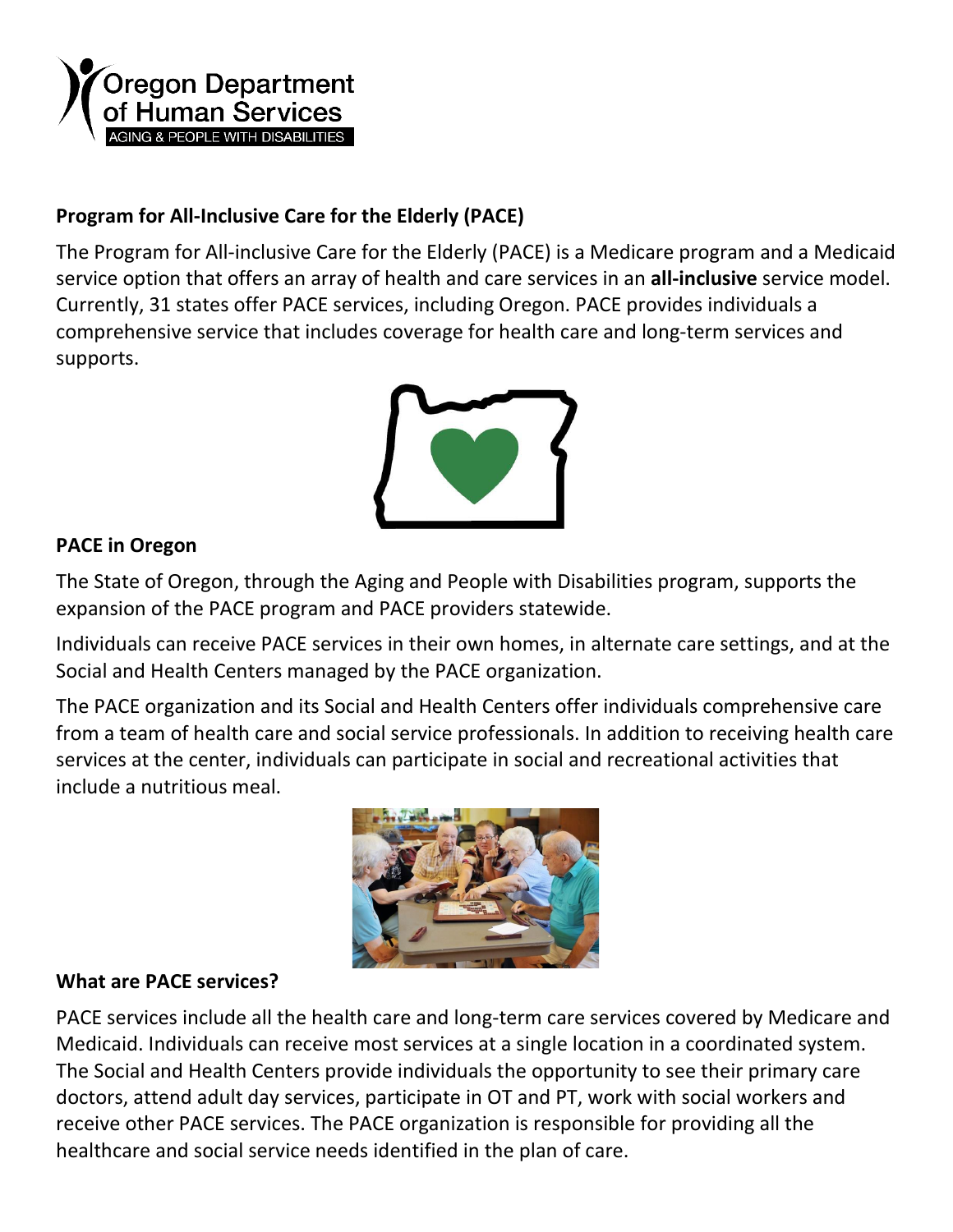PACE services include but are not limited to:

*Adult Day Services • Social Services • Transportation • In-Home Care • Assisted Living Care • Hospice/Palliative Care • Adult Foster Home Care • Primary Care • Medical Care (includes preventive and specialty services) • Dental Care • Prescription Drugs • Hospital Care • Emergency Services • Therapeutic Services: Physical/Occupational/Speech/Recreational • Nutritional Counseling • Community Nursing • Social Work Counseling • Durable Medical Equipment • Medical Supplies • Mental Health Services • Behavioral Services*



A team of professionals called an Inter-Disciplinary Team (IDT), work together with individuals, care providers and families to develop a person centered and effective plan of care. The PACE Inter-Disciplinary Team (IDT) may include:

- Medical Doctors
- Registered Nurses
- Licensed Therapists
- Licensed Social Workers
- Therapeutic Aides
- Dieticians
- Other necessary health care professionals

![](_page_1_Picture_11.jpeg)

## **Who can join PACE?**

Individuals who meet the following criteria may enroll in PACE:

- Age 55 years or older.
- Are assessed at the [Service Priority Level \(SPL\)](https://www.oregon.gov/DHS/SENIORS-DISABILITIES/LTC/Pages/ADL.aspx) 1-13 and can live safely in the community (in your own home, adult foster home, assisted living facility, residential care facility).
- Are eligible for Medicaid or Medicare or may pay privately.
- Willing to receive health and care services through the PACE organization only.
- Live in a PACE service area or willing to reside in a PACE service area.

Current PACE service areas in Oregon: